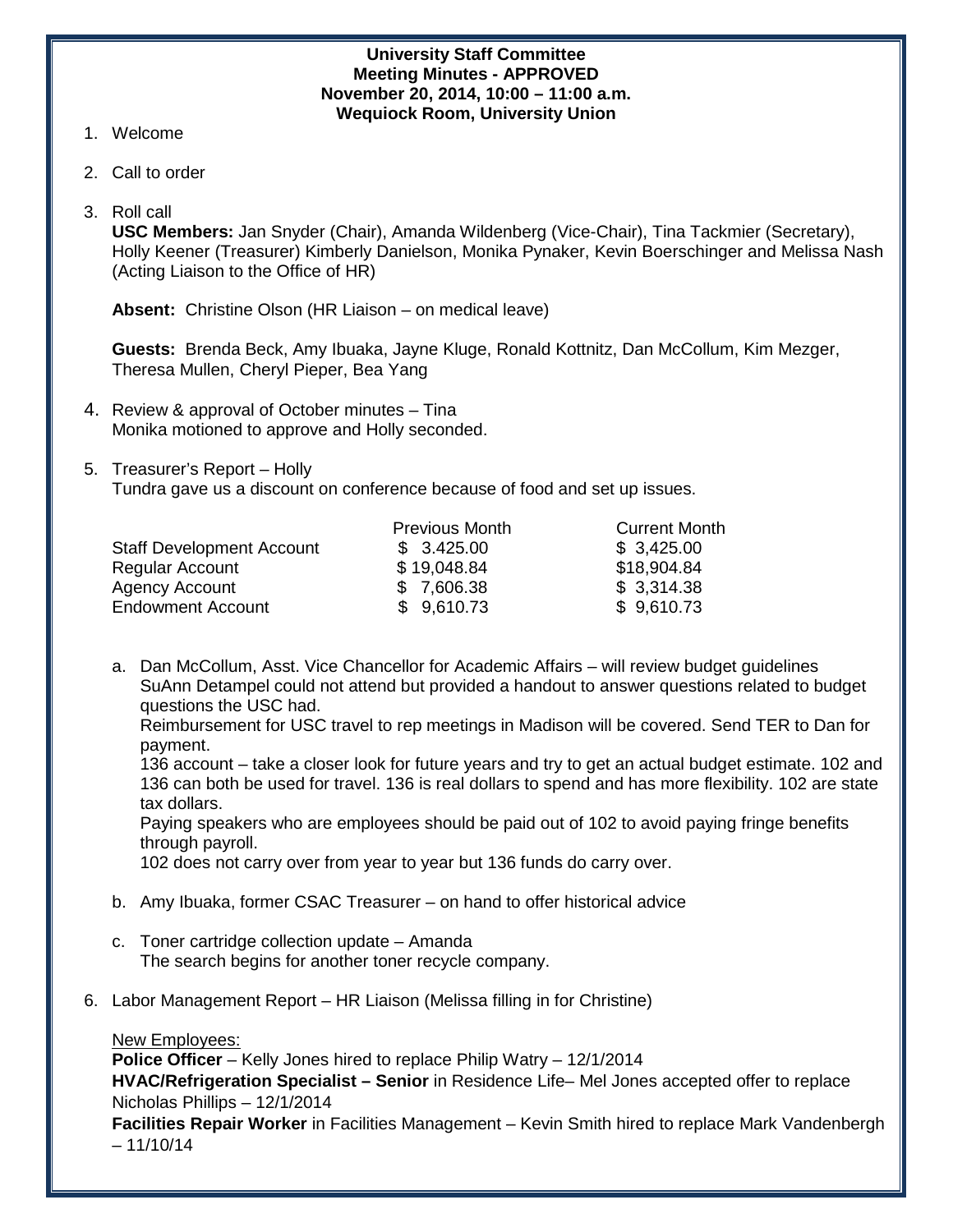**Database Administrator (IS Data Services Senior)** in CIT – Aaron Maternowski hired to replace Matt Albers – 12/1/2014

**Facilities Repair Worker – Advanced** in Res Life – John Zimonick hired to replace Jeffrey Minix – 11/17/14

**Custodian (50%)** position at the Weidner Center – NEW – Brian Seidl hired – 11/17/14 **USPA** in TRiO and Precollege – Lisa Schmelzer accepted offer to replace Christopher Pohlman – 12/2/2014

# Positions Waiting to be Filled:

**Auto Equipment Tech Senior** in Facilities Management – Initial recruitment to replace David Krout failed. Will be posting this position at the Auto/Equip Tech Master level

**USA2 (75%)** in CATL – Screening applicants to replace Sandy Folsom

**Financial Specialist 2** in Information Services – Interviewing to replace Donna Beaumier **ADA** in HB/NAS – Interviewing to replace Carol Wautlet

**Financial Specialist 2** in the Controller's Office – Interviewing replace Shelly Brehmer **USA2 (75%)** in the Office of Grants and Research – Posted through December 3rd to replace Charmaine Robaidek

**IS Business Automation Senior** in the Office of Financial Aid – working on exam development to replace Karen Sevick (change in title)

**Elect Tech Media Intermediate** in ATS – working on exam development to replace Ron Kottnitz (hired into IS Supervisor position)

**ADA** in Nursing – will soon post to replace Ruth Pearson (hired into Student Services Specialist position)

- 7. USC governance committee reports/updates (as available)
	- a. Election Committee

Liz Hessler resigned from the Partnership and External Affairs working group; a new University Staff member will be assigned.

2 reps are needed for the Compensation committee.

- i. Farewell to Leah Liebergen
- ii. Replacement for Leah Ronald Kottnitz will replace Leah Liebergen on Personnel Committee.

### b. Personnel Committee

31 responses to the survey were received to date. The Personnel Committee worked with HR to develop the survey. They will be working on upcoming procedures and handbook and will possibly develop sub-groups to help with upcoming workload.

### c. Professional Development Committee

An update was given on Fall Conference 2015 planning. The committee reviewed other conference sites around Green Bay and are working on a theme and identifying speakers and a date for the 2015 conference.

The joint programming group for professional development with Academic Staff has sessions planned for the remainder of the spring semester.

**Transforming Workplace Conflict**, Presented by Tim Pflieger Jan. 15, 2:00-4:00 p.m., Phoenix C

**Influence without Authority**, Presented by: Jamie Schramm Feb. 12, 10:00 a.m. – noon, location TBA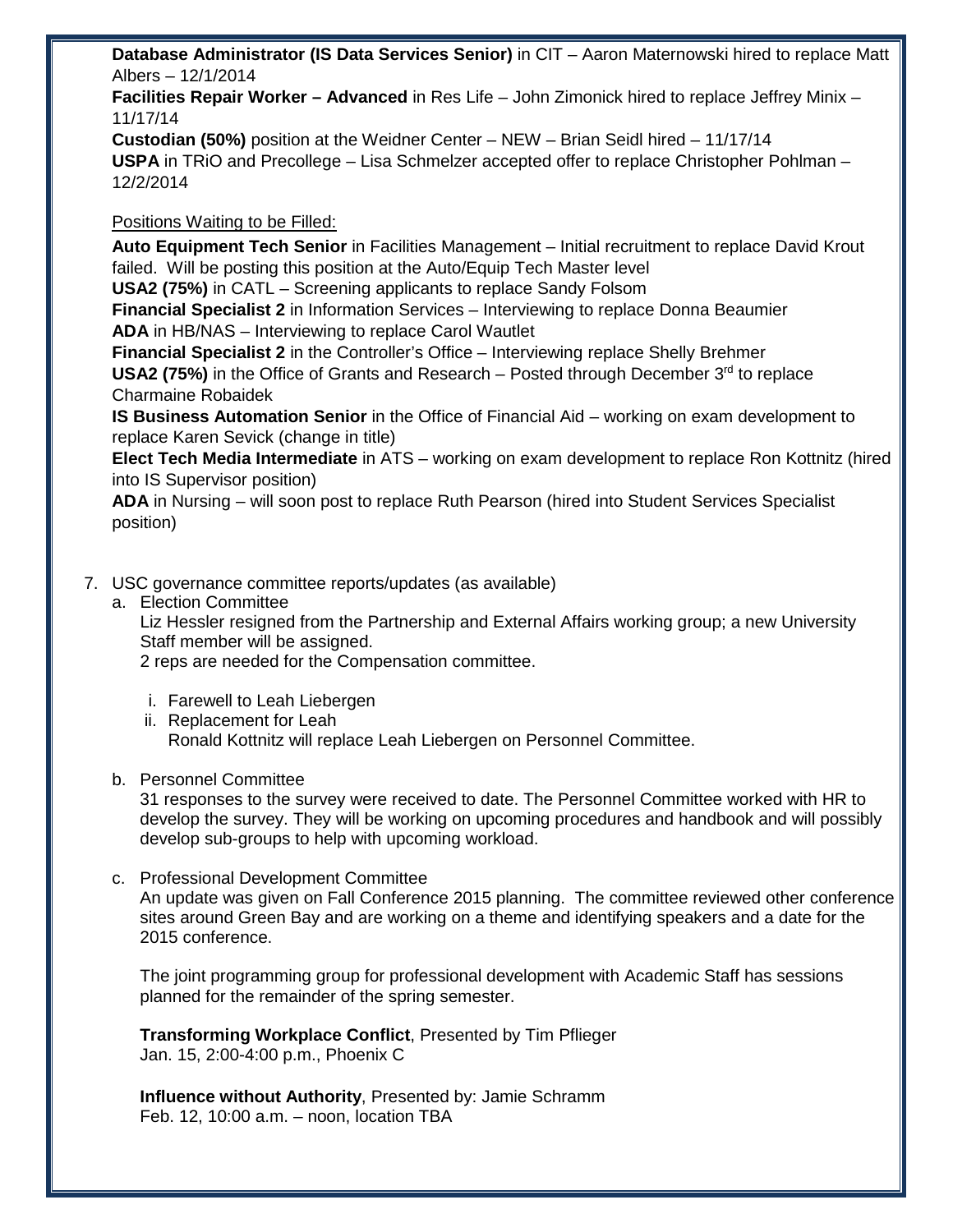**The Art of Coaching**, Presented by: Ben Fauske March 19, 10:00 a.m. – noon, location TBA

**Beyond Diversity: Generations in the Workplace**, Presented by: Theresa Zimmerman May 27, 10:00 a.m. – noon, location TBA

- 8. Campus shared governance committee reports/updates (as available)
	- a. Awards & Recognition Committee Cheryl Pieper They will be choosing a chair. This committee in the past has been the approver of Honorary Degrees and for now that has been removed from the responsibilities of this committee.
	- b. Committee on Legislative Affairs (3 reps pending approval) We have been approved to have reps on this committee.
	- c. Committee on Workload & Compensation Kevin Boerschinger (2 more reps approved & TBD) The CWC sent a letter to Chancellor Miller asking for the day after Thanksgiving and the day after Christmas to be paid flex days to compensate for the extra time that most staff work on campus.

Kevin asked HR for access to an IT survey (HEITS). CWC was asked for opinions on purchasing a survey so he wanted to compare the HEITS survey to a private survey and was granted access.

- d. Library & Instructional Technology Committee (3 reps pending approval) No reps yet but they have been approved so Election Committee will assign reps.
- 9. Campus appointive committee reports/updates (as available)
	- a. Chancellor's Inclusive Excellence Advisory Committee Nicole Miller No Update.
	- b. Committee on Disability Issues Jayne Kluge The committee last met in November. There was an Inclusive Excellence program on Disability Issues last month as well. They have been talking about a WH parking lot issue – complaints that there is not enough handicapped parking in the WH area. 2% of all parking spots on campus must be handicapped and UWGB has 8%. The service animal policy has been updated.
	- c. Health & Safety Committee Tony La Luzerne & Theresa Mullen No update – Theresa has to leave before she could update.
	- d. University Planning & Innovation Council Sousie Lee & Tracy Van Erem No report.
	- e. Invent the Future Working Groups:
		- i. Academic Portfolio Nicole Miller No report.
		- ii. Enrollment Christine Nelson & Tina Tackmier The group has been meeting regularly and has been divided into 4 subgroups – Recruitment, Retention, Campus Experience and Data Platforms.
		- iii. Innovation & Growth Kevin Boerschinger, Cindy Estrup, & Barb Holschbach Meeting regularly and dividing into subgroups.
		- iv. Partnerships & External Affairs Liz Hessler & Amanda Wildenberg Meeting and already in subgroups. They have met with Marketing and their first draft was approved by the Chancellor.